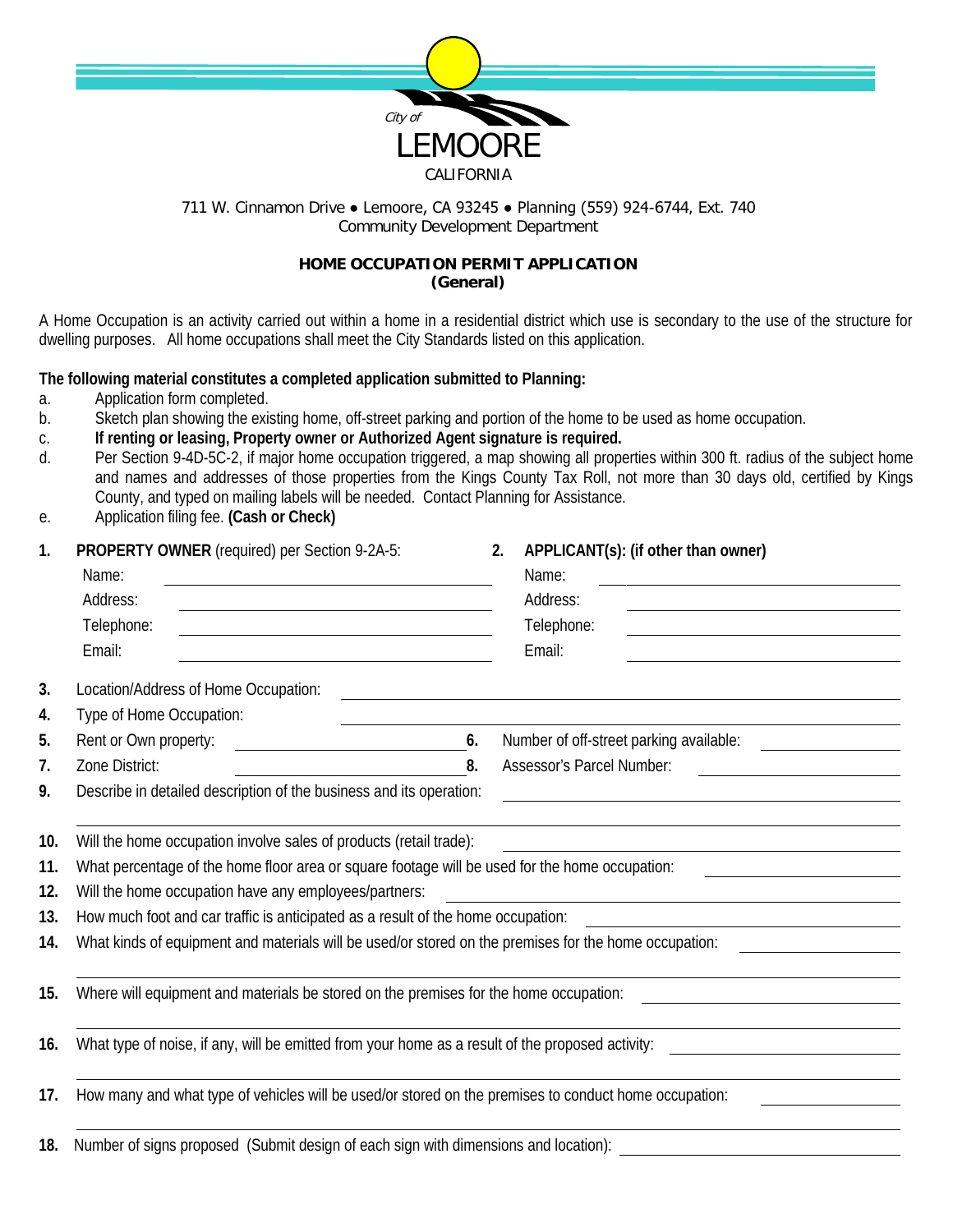**MINOR HOME OCCUPATION**: (Section 9-4D-5C-1) Minor home occupations are characterized as small scale operations that blend in with the surrounding residential neighborhood and are not immediately discernable. These types of occupations do not generate higher levels of traffic than that customarily found in a residential neighborhood, involve limited interaction with goods and materials for retail trade, and are uses where no customers visit the home. Examples include, but are not limited to, a)art and craft work such as ceramics, flower arranging, jewelry making, painting, sculpting, and photography; b) electronic and other "by mail" commerce involving the storage and shipping of goods and products from the home and; c) Office uses such as an office for a tax preparer, contractor, architect, attorney, consultant, counselor, engineer, insurance agent, planner, tutor, data and or word processing, and real estate agent where no customers come to the home.

**MAJOR HOME OCCUPATION**: (Section 9-4D-5C-2) Major home occupations are more intensive operations that may have a noticeable impact on surrounding residential land uses as a result of increased traffic (vehicular and pedestrian), the shipment of goods beyond those customary for a residential neighborhood, or noise or odor. Examples include, but are not limited to, a) furniture stripping and refurbishing, b) mobile clinics; and c) Office uses such as an office for a contractor, architect, attorney, consultant, counselor, engineer, insurance agent, planner, tutor, data and or word processing, and real estate agent where fewer than five (5) customers come to the home per day. (Major Home Occupations require public notification as described in Section 9-2B-9D of the Zoning Code)

# **CITY STANDARDS (Section 9-4D-5E)**

"It is the intent of the following standards to reduce the impact of the home occupation to the degree that its effects on the neighborhood are undetectable from normal and usual residential activity. These standards shall apply to both major and minor home occupation permit applications. Failure to comply with these standards will result in revocation of the home occupation permit and/or business license."

- 1. **Number of Home Occupations.** There is no limit on the number of home occupations at a residence provided that the performance standards identified in this section are met.
- 2. **Employees.** Off-site employees or partners are not permitted. Only occupants of the home may work on-site.
- 3. **Habitable Floor Area**. The use of the dwelling for the home occupation shall be clearly incidental and subordinate to its use for residential purposes. Not more than one hundred fifty (150) square feet or fifteen percent (15%) of the floor area of the dwelling, whichever is less, shall be used in the home occupation.
- 4. **Off-Site Effects**. There shall be no mechanical equipment or operation used which creates or makes dust, odor, vibration, or other effects detectable at the property line. No process shall be used which is hazardous to public health, safety, morals, or welfare.
- 5. **Sales**
	- a. On-site sales. There shall be no products sold on the premises except artist's originals or products individually made to order on the premises.
	- b. Off-site sales. Off-site sales, including electronic and mail order commerce, shall be permitted.
- 6. **Display.** There shall be no display of products produced by occupants of the dwelling which are visible in any manner from the outside of the dwelling unit.
- 7. **Traffic**. The use shall not generate pedestrian or vehicular traffic beyond that which is normal in a residential district nor in any case require the parking of more than two (2) additional vehicles at any one time.
- 8. **Vehicles.** One truck or van, not more than three-quarter (3/4) ton capacity, may be kept on or adjacent to the premises associated with the home occupation. No campers or semi-trailers incidental to the home occupation shall e kept on the premises.
- 9. **Storage**. There shall be no storage of material or supplies out-of-doors.
- 10. **Exterior Appearance**. There shall be no remodeling or construction of facilities especially for the home occupation which changes the external appearance of the neighborhood from a residential to a more commercial look when viewed from the front of the building.
- 11. **Signs.** Sign shall be allowed for the home occupation in accordance with article 9-5F (signage).
- 12. **Visitors and Customers**. For minor home occupation permits, no visitors or customers shall be allowed. For major home occupation permits, visitors and customers shall not exceed those normally and reasonably occurring for a residence, including not more than five (5) a day, during the hours of eight o'clock (8:00) A.M. in the morning to seven o'clock (7:00) P.M. in the evening.
- 13. **Deliveries**. Deliveries shall not exceed those normally and reasonably occurring for a residence. Deliveries of materials for the home occupation shall not involve the use of commercial vehicles except for Fed Ex, UPS, or USPS-type home pickups and deliveries.
- 14. **Hazardous Materials**. Storage of hazardous materials is limited to below those thresholds as established by the fire department to not require any special permits or licenses.
- 15. **Cottage Food Operation.** Notwithstanding the foregoing standards, a cottage food operation may have one employee who does not live at the site, and may sell goods at the site.